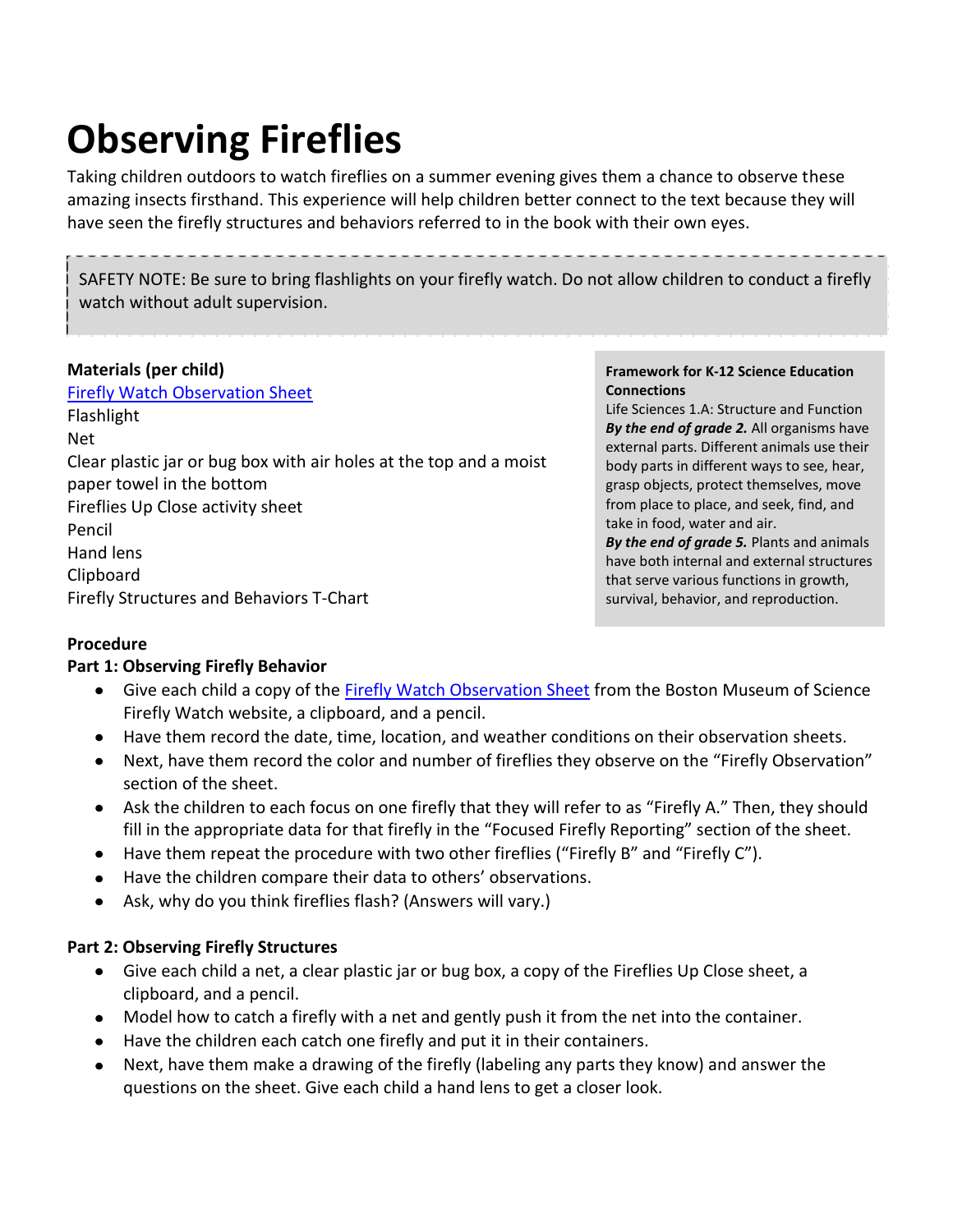- When they are finished with the Fireflies Up Close sheet, have students release their fireflies.
- Discuss their observations and their ideas about firefly structures and behaviors with guiding questions such as,
	- o Why do you think fireflies have such large eyes?
	- $\circ$  Did you see some fireflies flying and others sitting on the ground or in a bush? Why do you think they were doing this?
	- o Did all the fireflies flash with the same color? Pattern? Brightness? Why do you think this was the case?

#### **Part 3: Read Aloud**

- Explain to students that all animals, including fireflies, have adaptations, or characteristics that help them survive in their environments. Some of these adaptations are actual structures on the animal, which we call **structural adaptations**. Another kind of adaptation is a **behavioral adaptation**, which is a behavior the animal exhibits that helps it survive.
- Tell students that you have a nonfiction book about fireflies that can help them learn about firefly structures and behaviors. As you read *Next Time You See a Firefly* aloud, have the children signal (e.g., touch their noses or raise their hands) when they hear about a firefly adaptation. Stop to discuss each adaptation and whether it is a structural adaptation or a behavioral adaptation. After the reading, have students fill in the Firefly Structures and Behaviors T-Chart. Then, have them choose one of the structures listed in the T-chart and explain how it helps a firefly survive. Next, they should choose a behavior from the T-chart and explain how it helps a firefly survive. For example, the lantern is a *structure* that allows the firefly to produce light and signal a mate, and flashing its lantern in a specific pattern is a *behavior* that helps the firefly find a mate of its same species. This structure and this behavior work together to help the survival of the firefly species.

| <b>Structures</b> | <b>Behaviors</b>                     |
|-------------------|--------------------------------------|
| Lantern           | Flashing                             |
| Wings             | Flying                               |
| Legs              | Sitting                              |
| Large eyes        | Clinging to a blade of grass or leaf |
| Antennae          |                                      |

### **Firefly Structures and Behaviors T-Chart**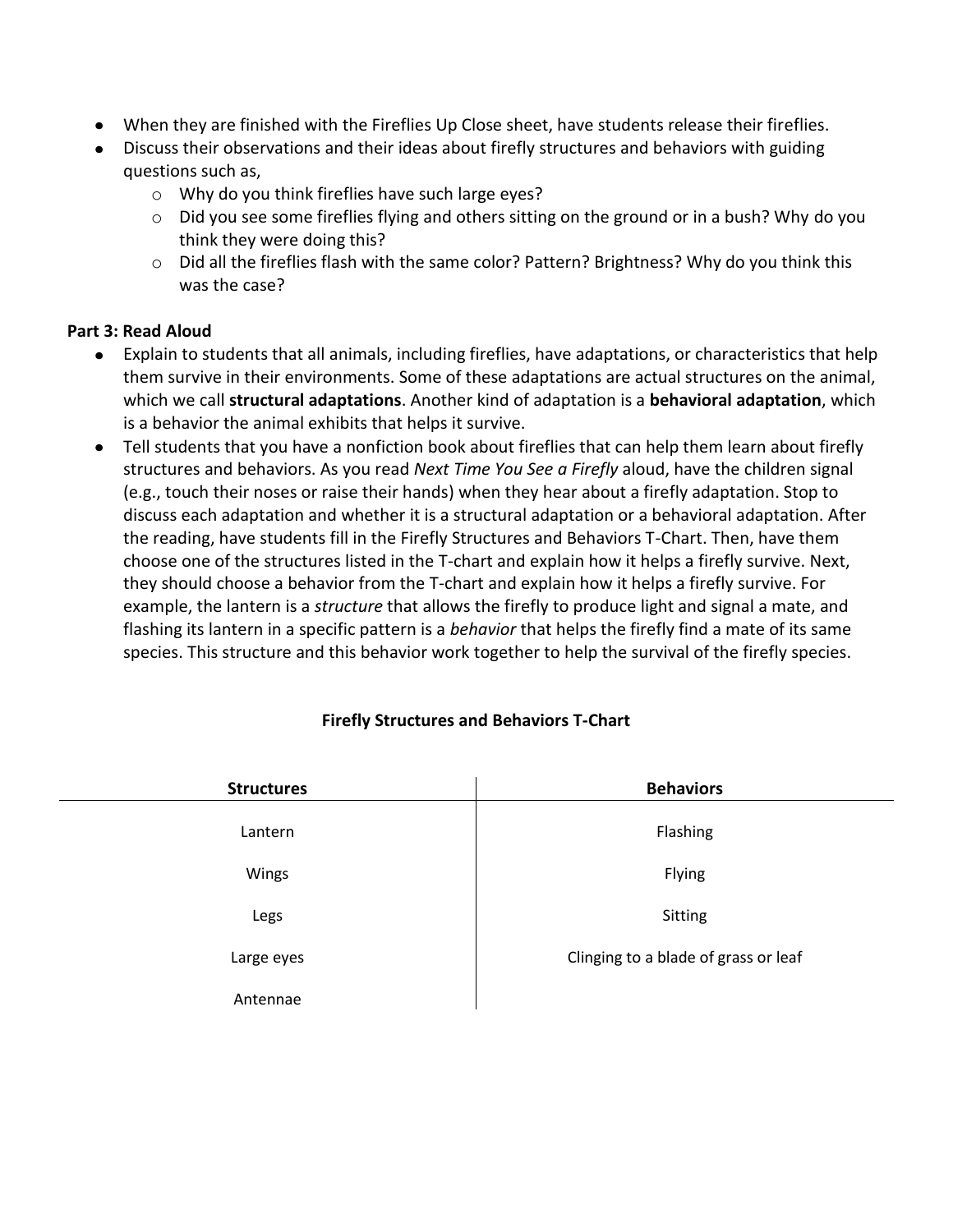**Name:\_\_\_\_\_\_\_\_\_\_\_\_\_\_\_\_\_\_\_\_\_\_\_\_\_\_\_\_\_\_\_\_**

### **Fireflies Up Close**

Draw a picture of the firefly you caught and label the following parts: legs, eyes, wings, antennae, and lantern (part that glows). Use a hand lens to get a closer look. Then, answer the questions below.



5. How many eyes does it have?

6. Would you say its eyes are large or small compared to the rest of its face?

\_\_\_\_\_\_\_\_\_\_\_\_\_\_\_\_\_\_\_\_\_\_\_\_\_\_\_\_\_\_\_\_\_\_\_\_\_\_\_\_\_\_\_\_\_\_\_\_\_\_\_\_\_\_\_\_\_\_\_\_\_\_\_